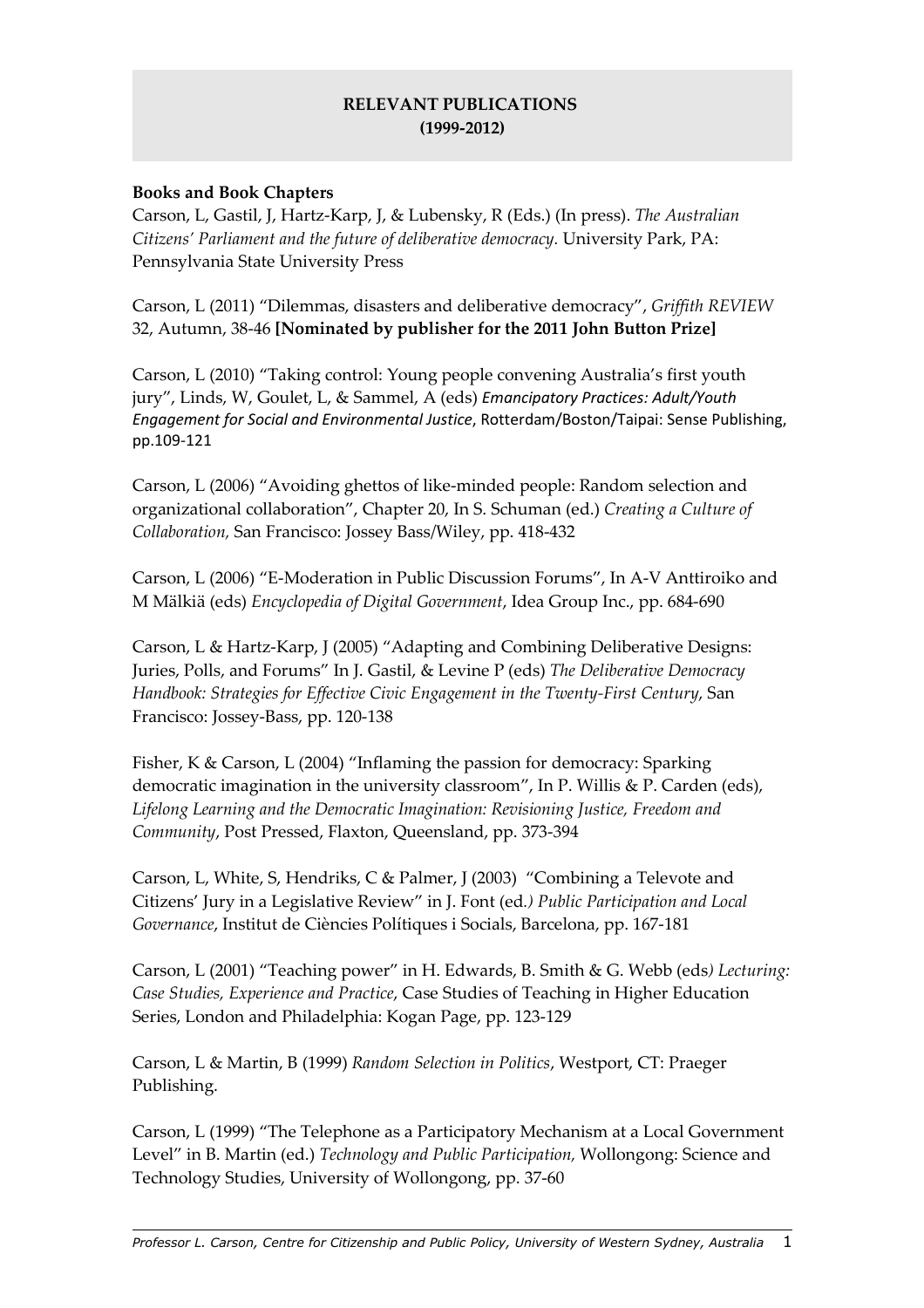Carson, L (1999) "Policy Juries: A Case Study", in L. Shilneva (ed.) Questions of Life— Social Work and Social Pedagogics: Conclusions, Experience and Practice, Riga, Latvia: Attistiba Higher School of Social Work and Social Pedagogics, pp. 192-203

#### Refereed Publications

Felicetti, A, Gastil, J, Hartz-Karp, J, & Carson, L (2012) "Collective identity and voice at the Australian Citizens' Parliament", Submitted to Journal of Public Deliberation, Vol. 8, No. 1

Carson, L & Hart, P (2011) "What Randomness and Deliberation can do for Community Engagement " as "Beneficios del sorteo y la deliberación para la participación comunitaria", in Postconvencionales, No. 4 [Spanish translation of published conference paper with updates]

http://www.postconvencionales.org.ve/index.php/ethikos/article/view/76

Carson, L (2011) "How deliberative democracy can strengthen the capacity of government", Professional Perspectives—Perspectives on the Capacity of the Australian Public Service and Effective Policy Development and Implementation, Australian Journal of Public Administration, vol. 70, no.3, pp.316-317

Carson, L (2011), "Designing a public conversation using the World Café method", Social Alternatives, Vol. 30, No. 1, 2011, pp. 10-14

Carson, L & Lubensky, R (2010) "Raising expectations of democratic participation: an analysis of the National Human Rights Consultation", UNSW Law Journal, Thematic Issue 33(1): 34-59

Dryzek, J with L. Belgiorno-Nettis, L. Carson, J. Hartz-Karp, R. Lubensky, I. Marsh & S. Niemeyer (2009) "The Australian Citizens' Parliament: A World First", Journal of Public Deliberation, Vol. 5 (1)

Hartz-Karp, J & Carson, L (2009) "Putting the people into politics: The Australian Citizens' Parliament", International Journal of Public Participation (IJP2), Vol. 3, No. 1, August

Carson, L & Lubensky, R (2009) "Appointments to boards and committees via lottery, a pathway to fairness and diversity", Journal of Public Affairs, John Wiley & Sons, Vol. 9, Issue 2, May, pp.87-94

Carson, L (2009) "Deliberative public participation and hexachlorobenzene stockpiles", Environmental Management, Vol. 90, Issue 1, pp.1636-1643

Carson, L & Lewanksi, R (2008) "Fostering citizen participation top-down", International Journal of Public Participation, Vol. 2, Issue 1 http://www.iap2.org/displaycommon.cfm?an=1&subarticlenbr=277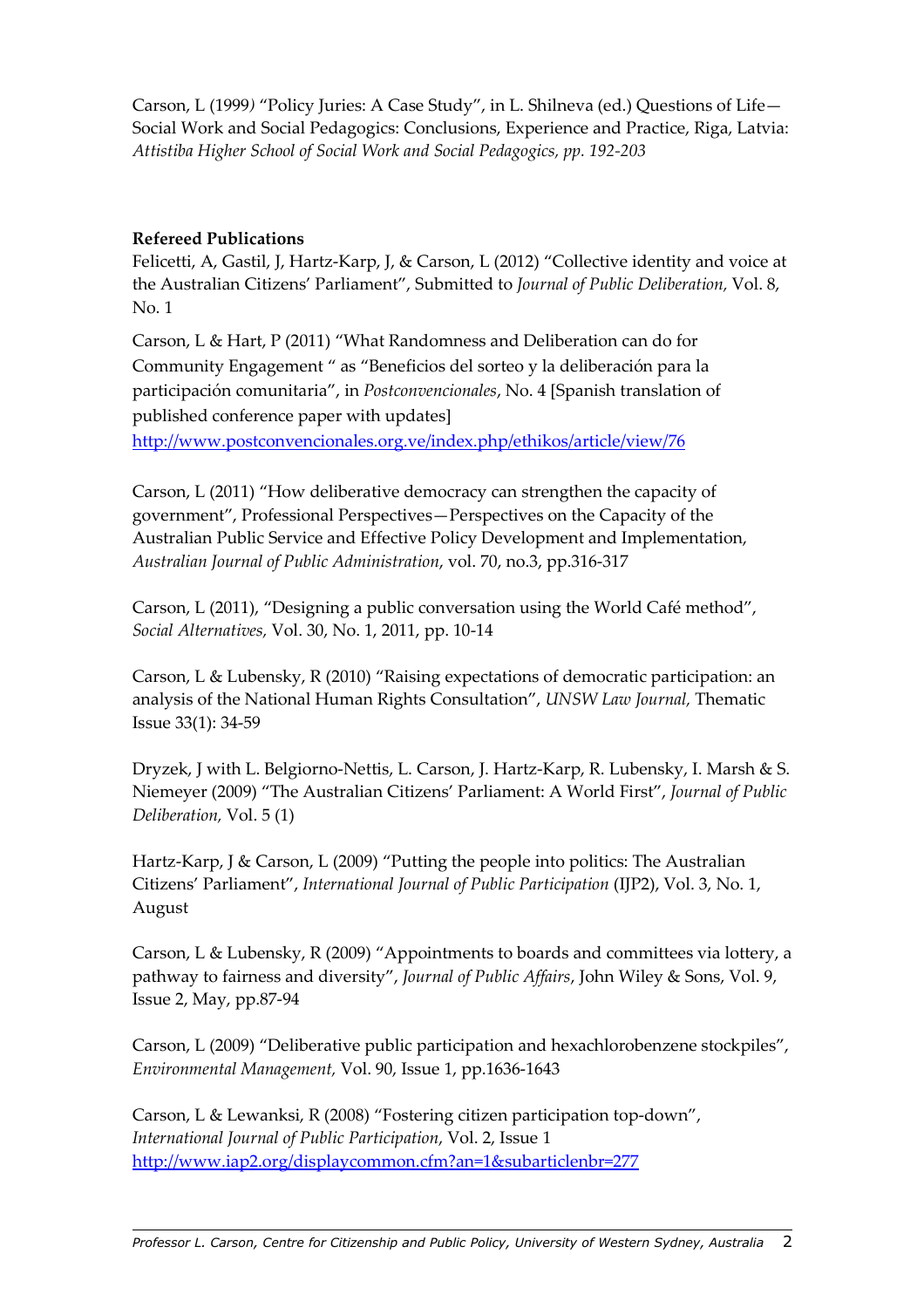Hendriks, C & Carson L (2008) "Can the market help the forum? Negotiating the commercialization of deliberative democracy" Policy Sciences, Vol. 41, No. 4, December, pp. 293-313 http://www.springerlink.com/content/618464h774513821/

Carson, L & Lubensky, R (2008) "Citizens' juries pave the way to the law courts" Alternative Law Journal, Vol. 33, No. 1, March

Carson, L (2008) "Creating democratic surplus through Citizens' Assemblies", Journal of Public Deliberation, Vol. 4, No. 1) Essay http://services.bepress.com/jpd/vol4/iss1/art5/

Carson, L (2007) "Come migliorare l'attuazione della democrazia debliberativa: un'analisi comparata di due Giueie di cittadini", [translated by Daniela Giannetti] Rivista Italiana di Politiche Pubbliche (Italian Public Policy Review), Bologna, Vol. 2, pp.127- 142

Carson, L (2006) "Improving public deliberative practice: A comparative analysis of two Italian Citizens' Jury projects in 2006", Journal of Public Deliberation, Vol. 2, No. 2, Article 12, http://services.bepress.com/jpd/

Carson, L (2006) "Community engagement: The Australian experience", Rivista Italiana di Politiche Pubbliche (Italian Public Policy Review), Bologna, vol. 2, pp. 91-113

Carson, L (2006) "Art of conversation as an antidote to cultural exclusion", Accounting Education, Vol. 15, No. 1, March, pp. 109-111

Carson, L & Fisher, K (2006) "Lifting the bar of criticality: Students' critical reflections in an internship program", Journal of Management Education, Vol. 30, No. 5, pp.700-723

Carson, L (2004) "Reflections from Down Under on the biggest deliberation in history", Group Facilitation: A Research and Applications Journal, Center for Policy Research, Vol. 6: Spring, Special Issue on Listening to the City, University of Albany, New York, pp. 112- 116

Carson, L & Martin, B (2003) "Social institutions in East Timor: Following in the undemocratic footsteps of the West", Portuguese Studies Review, Vol. 11, No. 1, pp. 123-136

Carson, L, White, S, Hendriks, C & Palmer, J (2002) "Community consultation in environmental policy making", The Drawing Board: An Australian Review of Public Affairs, Vol. 3, No. 1, July http://www.australianreview.net/journal/v3/n1/carson.pdf

Carson, L & Martin, B (2002) "Random selection and technological decision making", Science and Public Policy, Vol. 29, No. 2, April, pp. 105-113

Carson, L (2001) "Stimulating the voice of the voiceless", Third Sector Review, Vol. 7, No. 2, pp. 57-71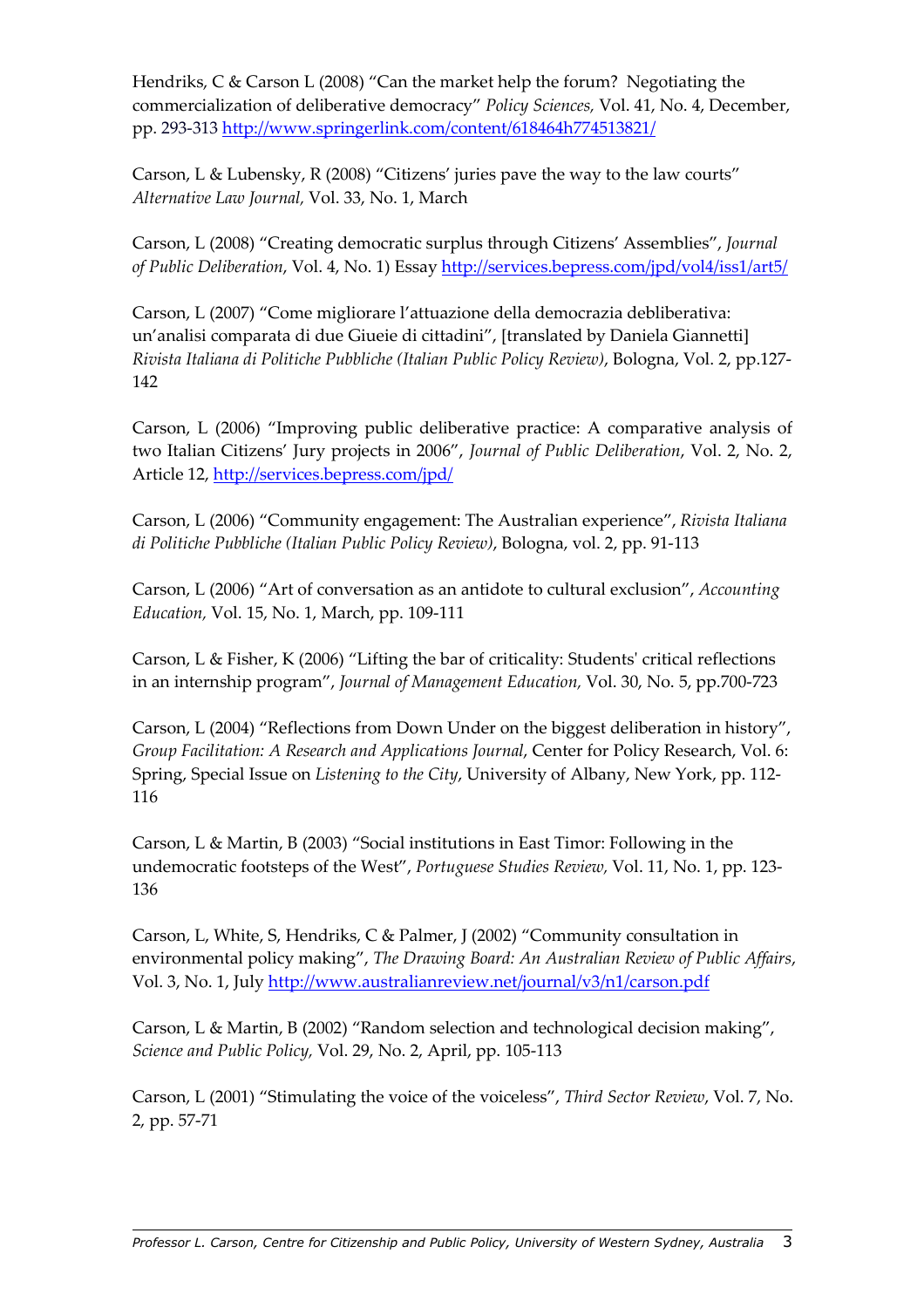Carson, L (2001) "Innovative consultation processes and the changing role of activism", Third Sector Review, Vol. 7, No. 1, pp. 7-22

### Book Reviews

Carson, L (2012) 'Putting Your Hand up for Public Deliberation', Review of B. Berger 2011, Attention Deficit Democracy: The Paradox of Civic Engagement, Princeton, Princeton University Press, Australian Review of Public Affairs, February http://www.australianreview.net/digest/2012/02/carson.html

 Carson, L (2005) 'Citizens and governments: Stroppy adversaries or partners in deliberation?', Review of 'G. Patmore (ed.) 2004, The Vocal Citizen, Fitzroy Victoria: Arena & Australian Fabian Society and A. Fung & E. Olin Wright (eds) 2003 Deepening Democracy: Institutional Innovations in Empowered Participatory Governance, London & New York: Verso', Australian Review of Public Affairs, 11 April http://www.australianreview.net/digest/2005/04/carson.html

Fisher, K & Carson L (2003) Review of 'Davis, G. & Weller, P. (eds) 2001, Are You Being Served? State, Citizens and Governance, Allen & Unwin', Australian Journal of Political Science, Vol. 38, No. 2, July

(2001) Review of 'Bishop P. & Preston, N. (eds) 2000, Local Government, Public Enterprise and Ethics, Sydney, Federation Press', Australian Journal of Political Science, Vol. 36. No. 2, pp. 381-382

#### Reports, Handbooks, Guidelines

Carson, L (ed.) (2009) Australia's first citizens' parliament, New Democracy Foundation, February

Carson, L. (contributing author) (2009) Beyond the Usual Suspect. Improving your community in decision making through deliberative democracy, The Nature Conservation Council of NSW and the Department of Environment, Climate Change and Water NSW

Carson L (ed.) (2004) Consult your community: A guide to running a youth jury, NSW Premier's Department, Sydney http://www.communitybuilders.nsw.gov.au/

Carson L (ed.) (2003) Consult your community—Handbook. A guide to using citizens' juries, Prepared for PlanningNSW, Department of Infrastructure, Planning, and Natural Resources, Sydney

http://www.iplan.nsw.gov.au/engagement/stories/docs/cj\_handbook.pdf

Carson L (ed.) (2003) Consult your community—Handbook. A guide to using the residents' feedback register, Prepared for PlanningNSW, Department of Infrastructure, Planning, and Natural Resources, Sydney

http://www.iplan.nsw.gov.au/engagement/stories/docs/cj\_handbook.pdf

Institute for Sustainable Futures (authors: Hendriks, C, Carson, L & White, S) (2001) "Improved process for public participation in policy making on urban sustainability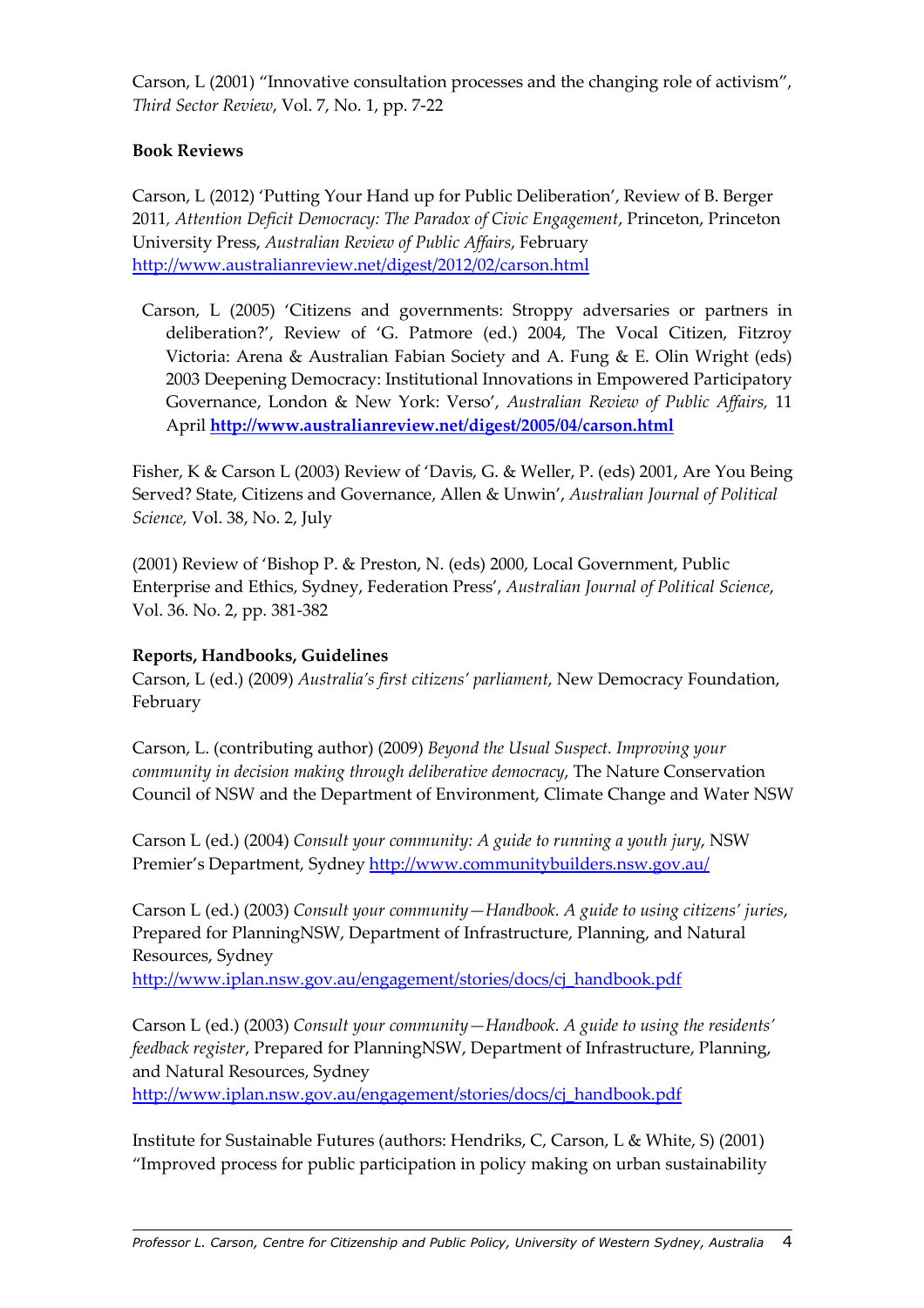issues: Case study—Waste Management in NSW", Unpublished report completed for NSW Environment Protection Authority

Carson, L & Gelber, K (2001) Ideas for Community Consultation: A discussion on principles and procedures for making consultation work, NSW Department of Urban Affairs and Planning

http://www.planning.nsw.gov.au/

Carson, L (2000) "Consultation in the Lismore local government area: Analysis of telephone survey conducted May/June 2000", The University of Sydney

## Non-Refereed Publications

Carson, L & Walker, I (2011) "2050: Australian decision making", The Conversation, 25 August http://theconversation.edu.au/2050-australian-decision-making-2906

Carson, L (2011) "A bush Tea Party?", The Conversation, 28 March http://theconversation.edu.au/articles/a-bush-tea-party-464

Carson, L (2010) "Listening to the Micro Nation", Government News, p.22 www.governmentnews.com.au

Carson, L (2010) "Growing up politically: conducting a national conversation on climate change", APO: Australian Policy Online (Environment and Planning), 9 September http://www.apo.org.au/commentary/growing-politically-conductingnational-conversation-climate-change

Carson, L (2009) "Ignorance and Inclusion, Mr Jefferson, might be good for democracy", Working Paper series, United States Studies Centre, November http://www.activedemocracy.net/articles/ignorance\_mr\_jefferson.pdf

Carson, L (2009) "Home is where the action is", Canberra Times, 18 August

Carson, L (2009) "Tapping into the grassroots: People power is the latest political strategy here and in the US", Courier-Mail, 8 April, p.76; also published as "New ways to work with the people", Canberra Times, 14 April, p.11

Carson, L (2009) "Let's do democracy", SAM: Sydney Alumni Magazine, The University of Sydney, Autumn, pp. 29-31

Carson, L (2008) "2020 Summit: Meetings in the foothills", Australian Review of Public Affairs, May http://www.australianreview.net/digest/2008/04/carson.html

Carson, L (2008) "Flying home from the 2020 Summit", Insight Magazine, Centre for Policy Development, May http://cpd.org.au/article/new-progressive-consensus

Carson, L (2008) "Reflections on a new kind of government", University of Sydney News, [Online], http://www.usyd.edu.au/news/84.html?newsstoryid=2244 [Apr 27]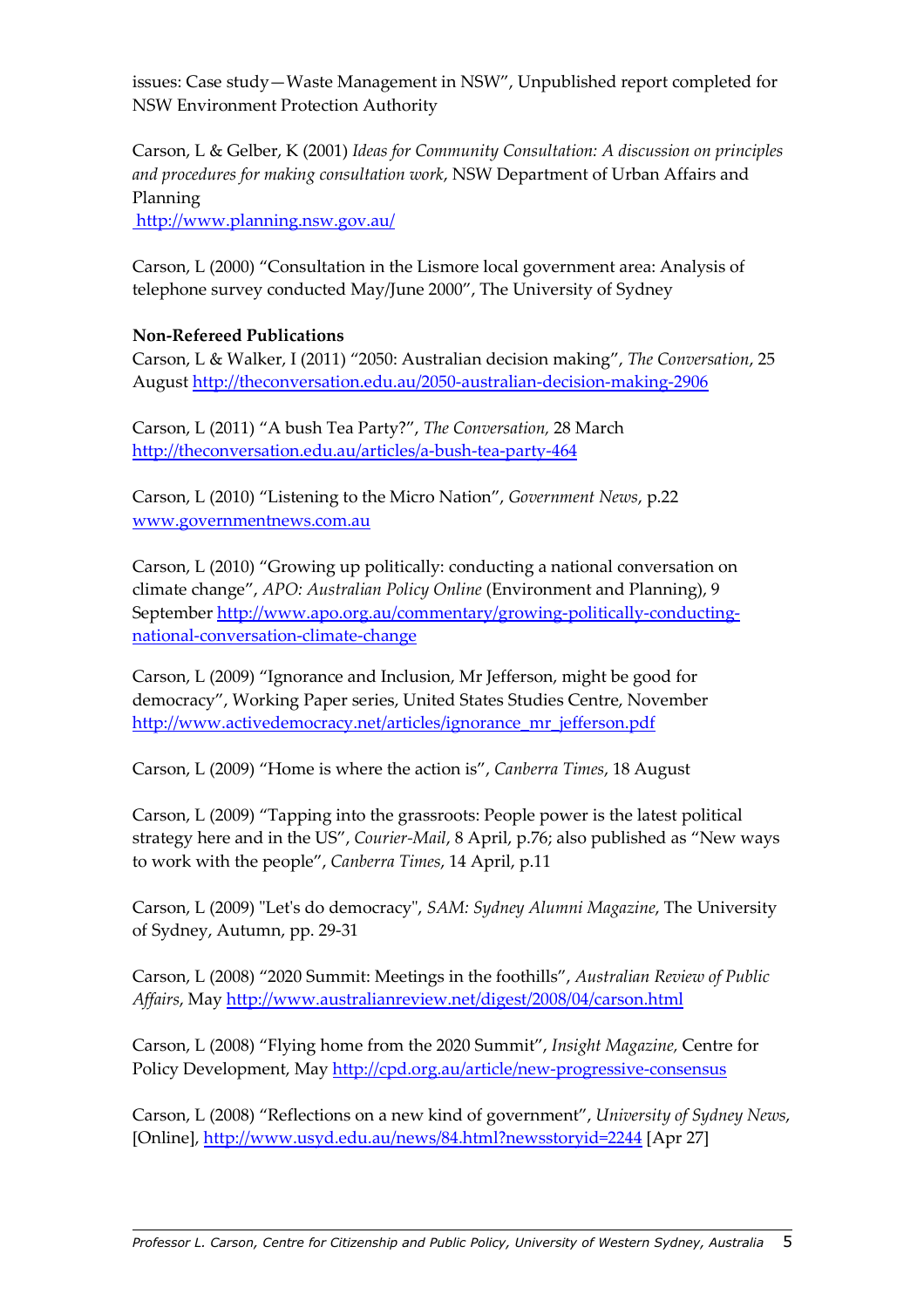Carson, L (2008) "Community engagement—beyond tokenism", inCite, Vol. 29, Issue 3, March

Hardy, M, Lubensky, R & Carson, L (2008) "Beyond the Summit", Insight Magazine, Centre for Policy Development, February http://cpd.org.au/articles

Carson L, with Hardy, M (2006) "Getting to yes… the micro-processes of public deliberation", Journal of Public Deliberation, Berkeley Electronic Press, Vol. II http://services.bepress.com/jpd/

Carson, L (2005) "Networking the networks: Bringing the citizen participation movement together", Journal of Public Deliberation, Berkeley Electronic Press, Vol. I http://services.bepress.com/jpd/

Carson, L (2005) "Power to the people: Citizens Assemblies", New Matilda, 7 December http://www.newmatilda.com

Martin, B & Carson, L (2005) "Getting over post-election blues", Australian Review of Public Affairs, 14 February http://www.econ.usyd.edu.au/drawingboard/digest/0502/martin\_carson.html

Carson, L (2005) "Building sustainable democracies" New Matilda, January http://www.newmatilda.com/policytoolkit/policydetail.asp? PolicyID=28&CategoryID=10

Monbiot, G & Carson, L (2003) "Global Governance and Deliberative Designs", The Drawing Board: An Australian Review of Public Affairs, 22 December http://www.econ.usyd.edu.au/drawingboard/

Carson, L (2002) "Report from Australia", Worldwide Direct Democracy, Vol. 4, No. 2, June, pp. 7-8

Carson, L (2001) "Teaching public participation by practicing the principles of consultation", Participation Quarterly, International Association for Public Participation (IAP2), Second Quarter, p. 12

Carson, L (2000) "Swollen chests and punched stomachs—Consultation in Australian policy making", The Drawing Board: An Australian Review of Public Affairs, 22 December, http://www.econ.usyd.edu.au/drawingboard/

Carson, L (2000) "Democracy? Come back in four years…", The Northern Rivers Echo, June 22, p. 9

Carson, L (2000) "Building deliberative capacity", Worldwide Direct Democracy, Vol. 2, No. 2, June, pp. 1-2

Carson, L (1999) "In a sneak preview of the referendum, your average Australian voted yes", The University of Sydney News, 4 November, p. 6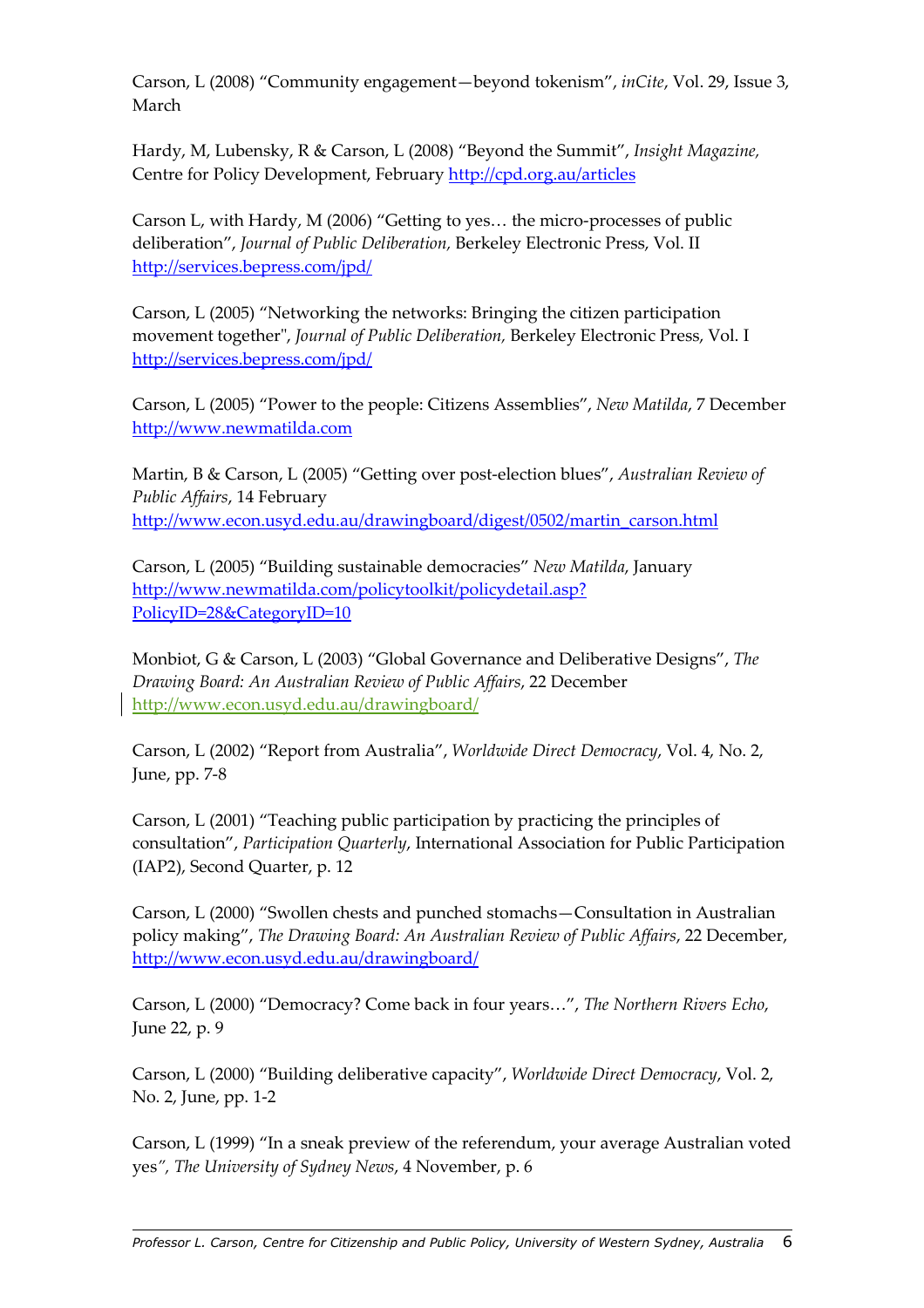Carson, L (1999) "Radical teaching, radical democracy", Synergy, Centre for Teaching and Learning, University of Sydney, Issue 11, July, pp. 6-7

## Published conference papers

Carson, L & Hart, P (2005) "What randomness and deliberation can do for community engagement" International Conference on Engaging Communities, Brisbane, Australia, 14-17 August

Carson, L (2004) "Lotteries and chit chat: What randomness and deliberation can do for environmental governance", Ecopolitics XV Conference Proceedings, Macquarie University, Sydney, 12-14 November

Carson, L (2004) "Building sustainable democracies", Now We the People: Proceedings of the National Conference, University of Technology, Sydney, 24 August 2003 http://www.nowwethepeople.org/

Carson, L (1999) "Enabling mechanisms for public participation in science", Conference Proceedings: Science and Community Knowledge: Partners for Sustainability Symposium, X1X Pacific Science Congress, University of New South Wales, Sydney, 4-9 July

## Published teaching materials

Fisher, K & Carson, L (2004) "Helping people to work together in tutorials," Government and International Relations, University of Sydney [Reproduced in Staff Information Manual: A Guide for Casual Academic Staff, Faculty of Economics and Business 2004]

Fisher, K. & Carson, L. (2001) Consultation and Participation: Study Module, Lismore: Southern Cross University

# Public lectures, keynote addresses & expert panels

(2011) "Australian perceptions of universities: using deliberative research methods", Presentation to Universities Australia, University of New South Wales, 22 August

(2011) "Using Deliberative Democracy to Solve the World's 'Wicked' Problems", Ockham's Razor, Broadcast, ABC Radio National, 5 June [podcast available http://www.abc.net.au/rn/ockhamsrazor/stories/2011/3233943.htm ]

(2011) "Dilemmas, disasters and deliberative democracy", Philosopher's Corner, Ariel Bookshop, Paddington, 1 June [http://www.meetup.com/The-Philosophers-Corner/events/17585581/ ]

(2010) Panellist, "Is Politics Killing Democracy?" Festival of Dangerous Ideas, Sydney Opera House, 3 October

(2009) Invited participant, Machinery of Referendums Roundtable, Parliament of Australia, 14 October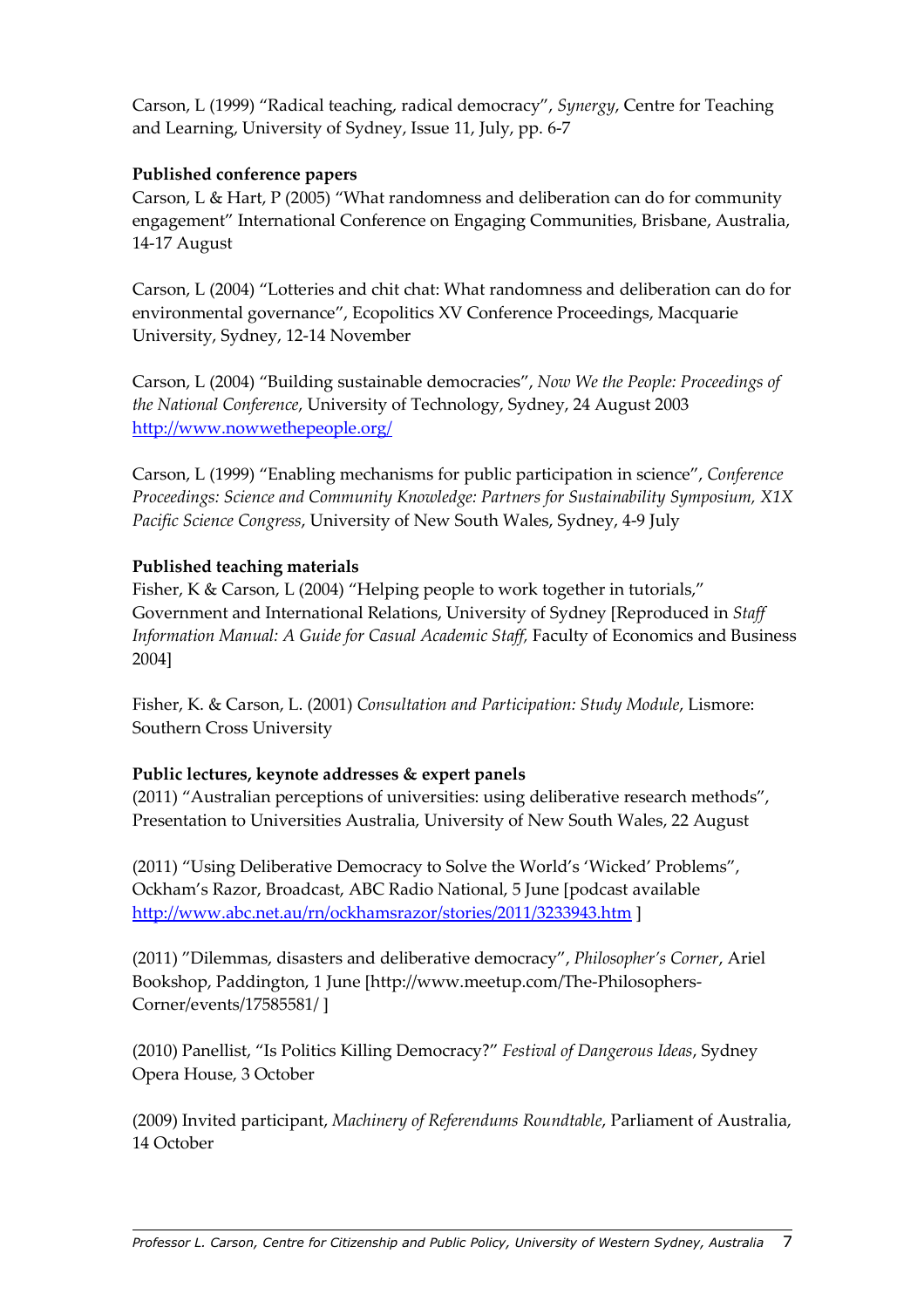(2008) Invited participant, Australian 2020 Summit, Parliament House, Canberra

(2008) Expert panel, Future Summit, Australian Davos Connection, Hilton Hotel, 11-13 May

(2007) "Involving Citizens in Health Policy Reform", Australian Health Policy Institute, University of Sydney, 18 October

(2007) "The Democratic Deficit and Australia, Sydney Democracy Forum, University of Sydney, 29 June

(2007) Master Class: "Exploring Two Powerful & Growing Methods: Citizens' Juries & Citizens' Assemblies", 5<sup>th</sup> Annual Community Engagement Conference, Sydney, 13-14 March

(2006) Keynote Address: "Citizen Participation: Including the Voiceless in Public Decisions", Australian Council of Social Services (ACOSS) National Gathering, Sydney, 22 November

(2006) Keynote Address: "Citizen Participation in Decision Making", Environmental Planning Conference, Sydney Metropolitan Catchment Management Authority, Sydney, 16 November

(2006) Keynote address: "Public Decisions Discussed by a Random Sample of Citizens", Seminario Internazionale: Le vie della partecipazione, Regione Toscana, Firenze, Italy, 19 May

(2005) Expert Group on Inclusive Social Policy, United Nations' Division of Social Policy & Development, New York

(2005) Keynote Address: "Innovation in Community Engagement", Local Government Community Services Association of Australia National Conference, Melbourne, 27 October

(2005) Keynote Address: "Community Cultural Development Meets Democratic Innovation", Ignition 05, Community Cultural Development and Youth Arts Symposium, Brisbane, 31 October

(2005) Keynote Panel: "Developing a regional sustainability index through a process of community engagement" Sustainability & Community Action Regional Roundtable, Northern Rivers Regional Development Board, CLIC Network, Southern Cross University, Clunes, 4 November

(2005) Keynote Panel: "Community Engagement Initiatives in Australia", Innovations in Community Engagement, Perth, 30-31 May

(2005) Keynote Address: "Randomly Imagining Australia", International Association for Public Participation (IAP2) Asia Pacific Conference, Olympic Park, Sydney, 6 March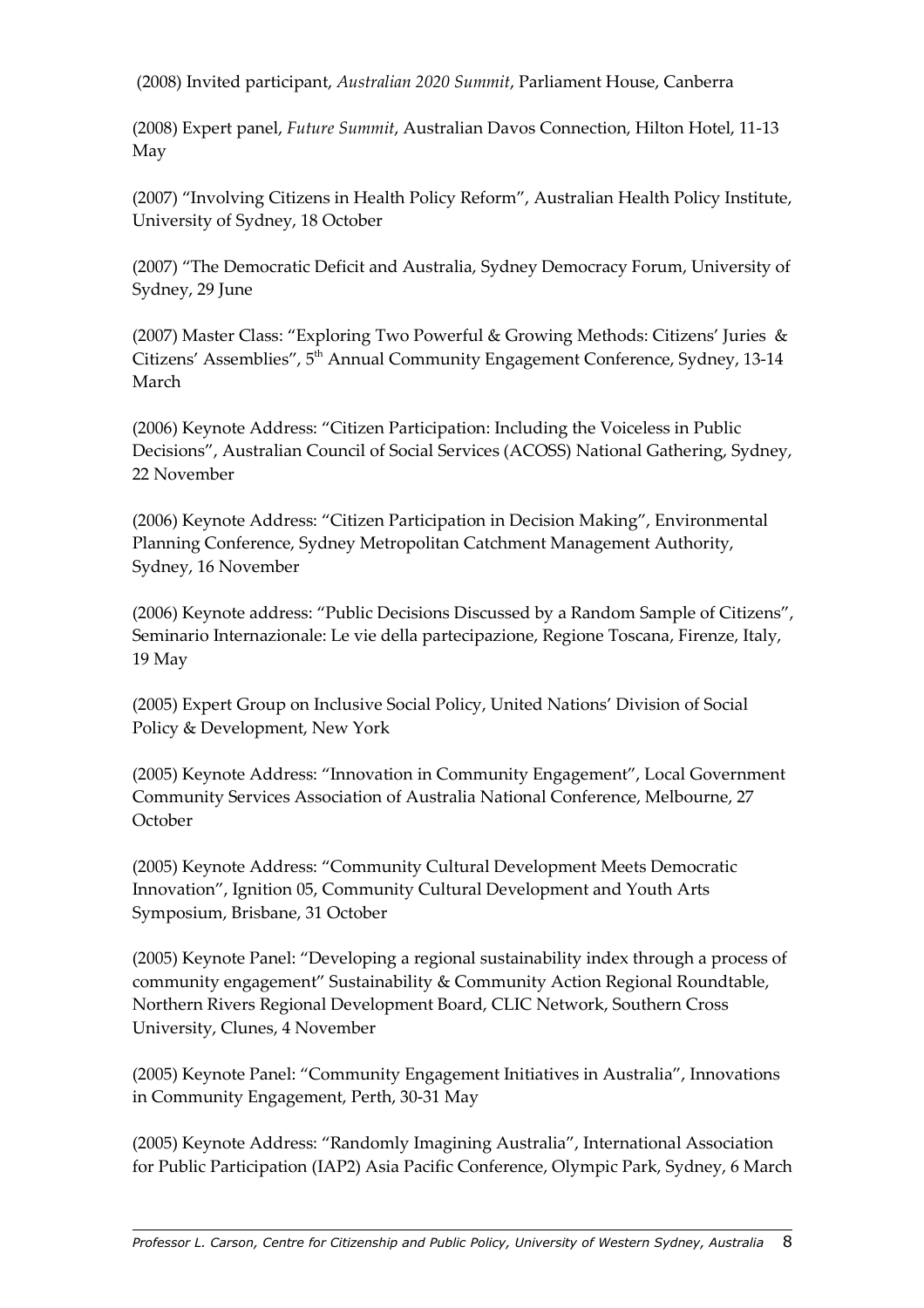(2003) Keynote Address: "Connecting Communities through Effective Community Consultation Practices", Victorian Local Governance Association, Reaching Out Expo, Melbourne, 7 November

(2002) Keynote Address: "Community Engagement in Local Government", NZ Society of Local Government Managers Conference, Auckland, New Zealand, 9 September

(1999) Public Lecture: "Random Selection: Achieving Representation in Planning, Alison Burton Memorial Lecture, Royal Australian Planning Institute, Canberra, ACT, 31 August

## Unpublished conference papers

Hartz-Karp, J & Carson, L (2008) "Australian Citizens' Parliament: Putting the people into politics", International Association for Public Participation Conference, Glasgow, August

Carson, L & Lubensky, R (2008) "Appointments to boards and committees, avoiding nepotism through lotteries", National Diversity on Boards Conference, Bondi Beach, 28 May

Carson, L. & Fisher, K. (2003) "Democracy and spirituality: A challenge to Islamism?" Activating Human Rights Conference, Byron Bay, 1-4 July

Berry, T, Carson, L & White, S (2003) "We are all stakeholders: participatory decision making and corporate responsibility", Corporate Social Responsibility and Environmental Management Conference, University of Leeds, 30 June-1 July

Carson, L (2002) "We come to bury democracy, not to praise it!", Conference Proceedings: International Association for Public Participation (IAP2) National Conference, Sydney, 25 October

Carson, L (2002) "Democratic systems sustained by skilful mediation", International Sociological Association Conference, Brisbane, 7-13 July

Hendriks, C & Carson, L (2002) "Deliberative designs Down Under: Australia's experiences with innovative forms of citizen participation", Taking Democracy to Scale: A Conference on Deliberative Models of Citizen Engagement, Virginia, USA, 8-10 May

Carson, L, White, S, Hendriks, C & Palmer, J (2001) "Combining a Televote and Citizens' Jury", Developments in Public Participation and Innovations in Community Governance, Barcelona, 7-9 June

Carson, L (2000) "Challenging and extending community consultation", Education in Social Action Conference, Centre for Popular Education, University of Technology, Sydney,  $30<sup>th</sup>$  November -  $2<sup>nd</sup>$  December